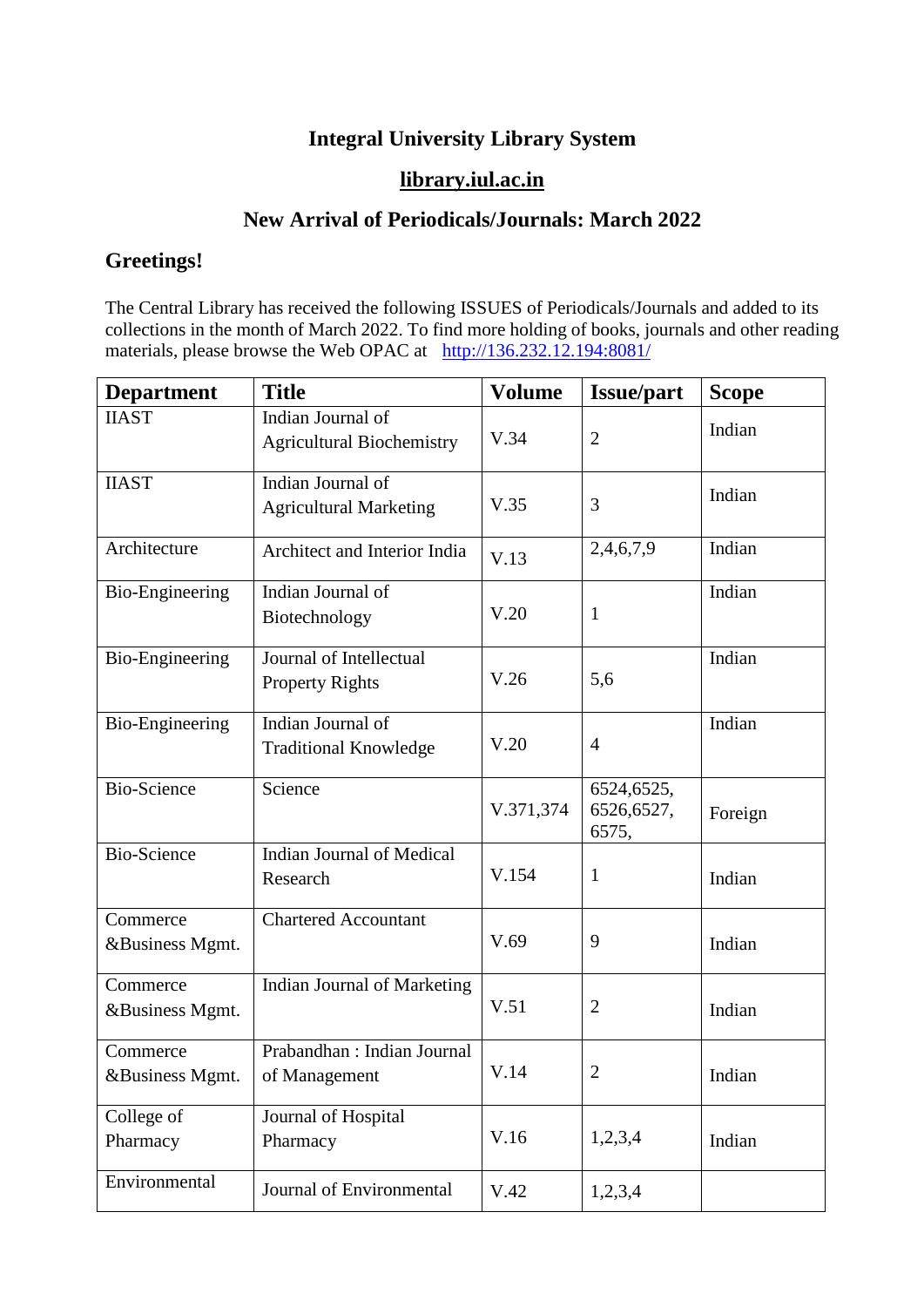|                                | <b>Biology</b>                                                          |            |                |         |
|--------------------------------|-------------------------------------------------------------------------|------------|----------------|---------|
| <b>IIMS&amp;R</b><br>(Medical) | Academic Medicine                                                       | V.96       | 11             | Foreign |
| <b>IIMS&amp;R</b><br>(Medical) | <b>Anatomical Science</b><br>International                              | V.96       | $\overline{2}$ | Foreign |
| <b>IIMS&amp;R</b><br>(Medical) | Asian Journal of Psychiatry                                             | V.61,62,63 | 01,01,01       | Foreign |
| <b>IIMS&amp;R</b><br>(Medical) | <b>British Journal Of</b><br>Anaesthesia                                | V.127      | 5              | Foreign |
| <b>IIMS&amp;R</b><br>(Medical) | <b>Clinical Biochemistry</b>                                            | V.97       | 1              | Foreign |
| <b>IIMS&amp;R</b><br>(Medical) | Clinical Infectious Diseases                                            | V.73       | 3,6            | Foreign |
| <b>IIMS&amp;R</b><br>(Medical) | <b>Dermatology Clinics</b>                                              |            |                | Foreign |
| <b>IIMS&amp;R</b><br>(Medical) | Diagnostic Histopathology<br>(formerly Current<br>Diagnostic Pathology) | V.27       | 7,8,9,12,11    | Foreign |
| <b>IIMS&amp;R</b><br>(Medical) | Indian Journal Of<br>Ophthalmology                                      | V.69       | 10             | Indian  |
| <b>IIMS&amp;R</b><br>(Medical) | Indian Journal of Otology                                               | V.27       | 3              | Indian  |
| <b>IIMS&amp;R</b><br>(Medical) | Indian Journal Of<br>Pharmacology                                       | V.53       | 6              | Indian  |
| <b>IIMS&amp;R</b><br>(Medical) | JAMA - Journal Of<br><b>American Medical</b><br>Association             | V.326      | 8              | Foreign |
| <b>IIMS&amp;R</b><br>(Medical) | Journal of Anaesthesiology<br><b>Clinical Pharmacology</b>              | V.37       | $\overline{4}$ | Indian  |
| <b>IIMS&amp;R</b><br>(Medical) | Journal of Family Medicine<br>and Primary Care                          | V.10       | 12             | Indian  |
| <b>IIMS&amp;R</b><br>(Medical) | Journal Of Laryngology and<br>Otology                                   | V.135      | 8              | Foreign |
| <b>IIMS&amp;R</b><br>(Medical) | Journal of Physiology and<br>Biochemistry                               | V.77       | 3              | Foreign |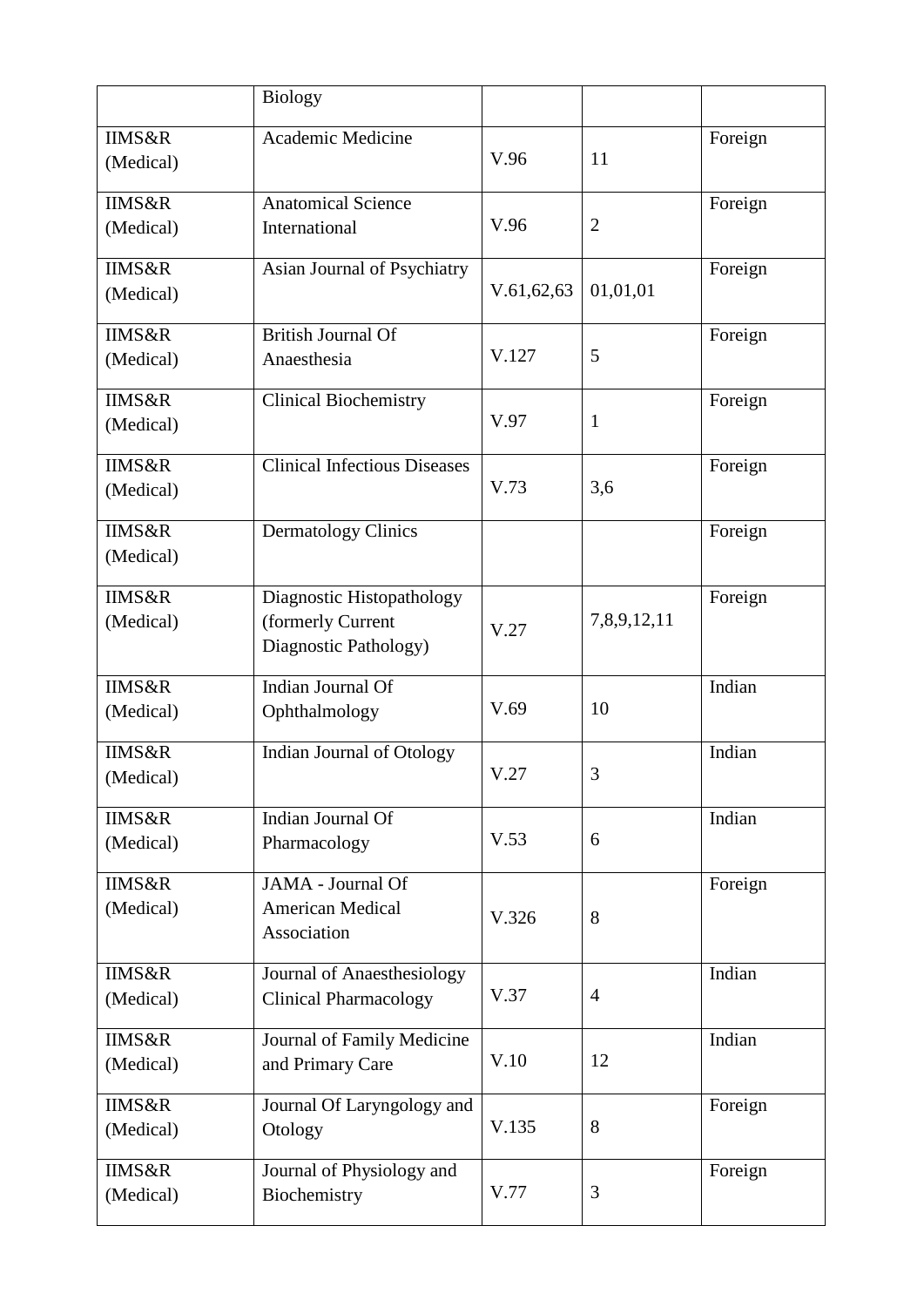| <b>IIMS&amp;R</b> | Lung India                       |        |                | Indian        |
|-------------------|----------------------------------|--------|----------------|---------------|
| (Medical)         |                                  |        |                |               |
|                   |                                  |        |                |               |
| <b>IIMS&amp;R</b> | <b>Medical Clinics of North</b>  | V.105  | 4,5            | Foreign       |
| (Medical)         | America                          |        |                |               |
| <b>IIMS&amp;R</b> | Pediatric Clinics of North       |        |                | Foreign       |
| (Medical)         | America                          | V.68   | 5,6            |               |
|                   |                                  |        |                |               |
| <b>IIMS&amp;R</b> | <b>Pediatric Critical Care</b>   |        |                | Foreign       |
| (Medical)         | Medicine                         | V.22   | 4,11           |               |
| <b>IIMS&amp;R</b> | The British Journal Of           |        |                | Foreign       |
| (Medical)         | Psychiatry                       | V219   | 5              |               |
|                   |                                  |        |                |               |
| <b>IIMS&amp;R</b> | The Lancet                       |        | 10315, 10317,  | Foreign       |
| (Medical)         |                                  | V.398  |                |               |
|                   |                                  |        | 1031810316     |               |
| <b>LAW</b>        | <b>Supreme Court Cases(</b>      |        |                |               |
|                   | Bound Volume)                    | V.2021 | 10             | Indian        |
|                   |                                  |        |                |               |
| Pharmacy          | <b>Indian Journal of Natural</b> |        |                | Indian        |
|                   | <b>Products and Resources</b>    | V.12   | $\overline{4}$ |               |
| Pharmacy          | Indian Journal of                |        |                | Indian        |
|                   | Pharmacology                     | V.53   | 6              |               |
|                   |                                  |        |                |               |
| Pharmacy          | Indian Journal of Phsiology      |        |                | Indian        |
|                   | and Pharmacology                 | V.65   | $\overline{4}$ |               |
|                   |                                  |        |                |               |
| Pharmacy          | Indian Journal of                | V.20   | $\overline{4}$ | Indian        |
|                   | <b>Traditional Knowledge</b>     |        |                |               |
| Pharmacy          | <b>Journal of Advanced</b>       |        |                | Indian        |
|                   | <b>Pharmaceutical Technology</b> | V.12   | 3              |               |
|                   | and Research                     |        |                |               |
|                   |                                  |        |                |               |
| Physiotherapy     | Journal of Musculoskeletal       |        |                | Physiotherapy |
|                   | Research                         | V.24   | $\overline{4}$ |               |
| <b>Nursing</b>    | Indian Journal of                |        |                |               |
|                   | <b>Psychiatric Nursing</b>       | V.18   | $\overline{2}$ | National      |
|                   |                                  |        |                |               |
| School of         | Indian Journal of                |        |                |               |
| Pharmaceutical    | Pharmacology                     | V.53   | 6              |               |
| Science, Lko      |                                  |        |                | Indian        |
| School of         | Journal of Hospital              |        |                |               |
| Pharmaceutical    | Pharmacy                         | V.16   | 1,2,3,4        | Indian        |
|                   |                                  |        |                |               |